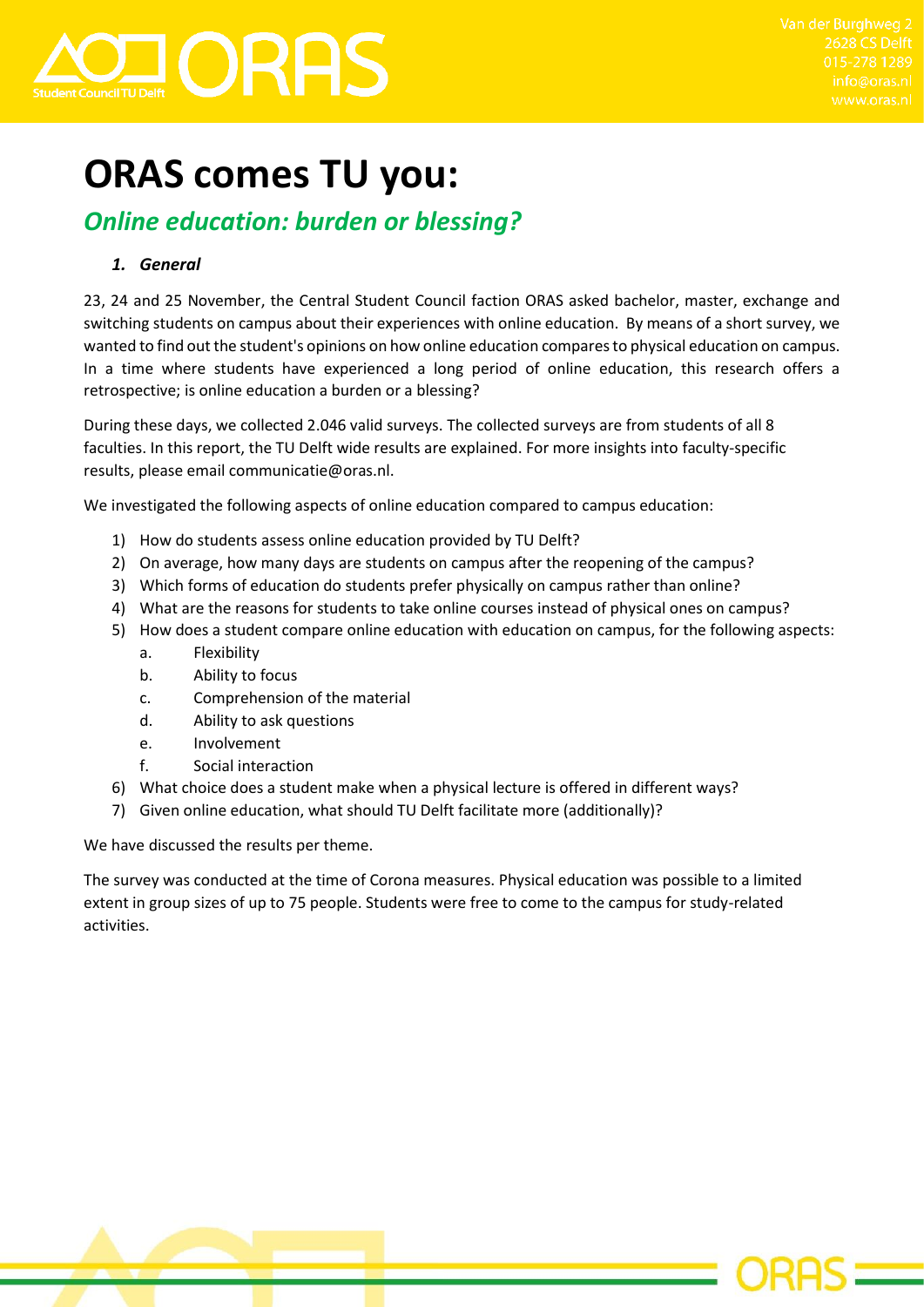## *2. Rating online education*

To obtain a general picture of how students assess online education at TU Delft, the students were asked to rate online education with a score between 0 and 10.

The average score was **6.8**. The lowest score was given by *Maritime Engineering* students, with a **6.3**. *Nanobiology* students rate online education the highest with a **7.4.** With an average score of **6.6**, **3ME** scores the lowest and **TPM** the highest with an average score of **7.2**.





#### *3. Campus presence*

Given the reopening of the campus, we wanted to find out how much time students spent on average on campus. The relaxation of the measures made it possible to go to the campus more often. With this question, we wanted to find out to what extent students made use of it. At the time of asking, physical education was possible in group sizes of up to 75 students. Students could also study (on their own) without making a reservation.

The survey showed that students spent an average of **3.3 days** on campus. On average, students in *System Engineering, Policy Analysis and Management* visited the campus the least, **2.7 days**, and *Applied Earth Science* students the most, **3.9 days**. In terms of faculties, students from the faculty of **TPM** visited the campus the least on average with **2.7 days** and students from the faculty of **EWI** the most, with **3.5 days**.





*Figure 2: Results campus presence*

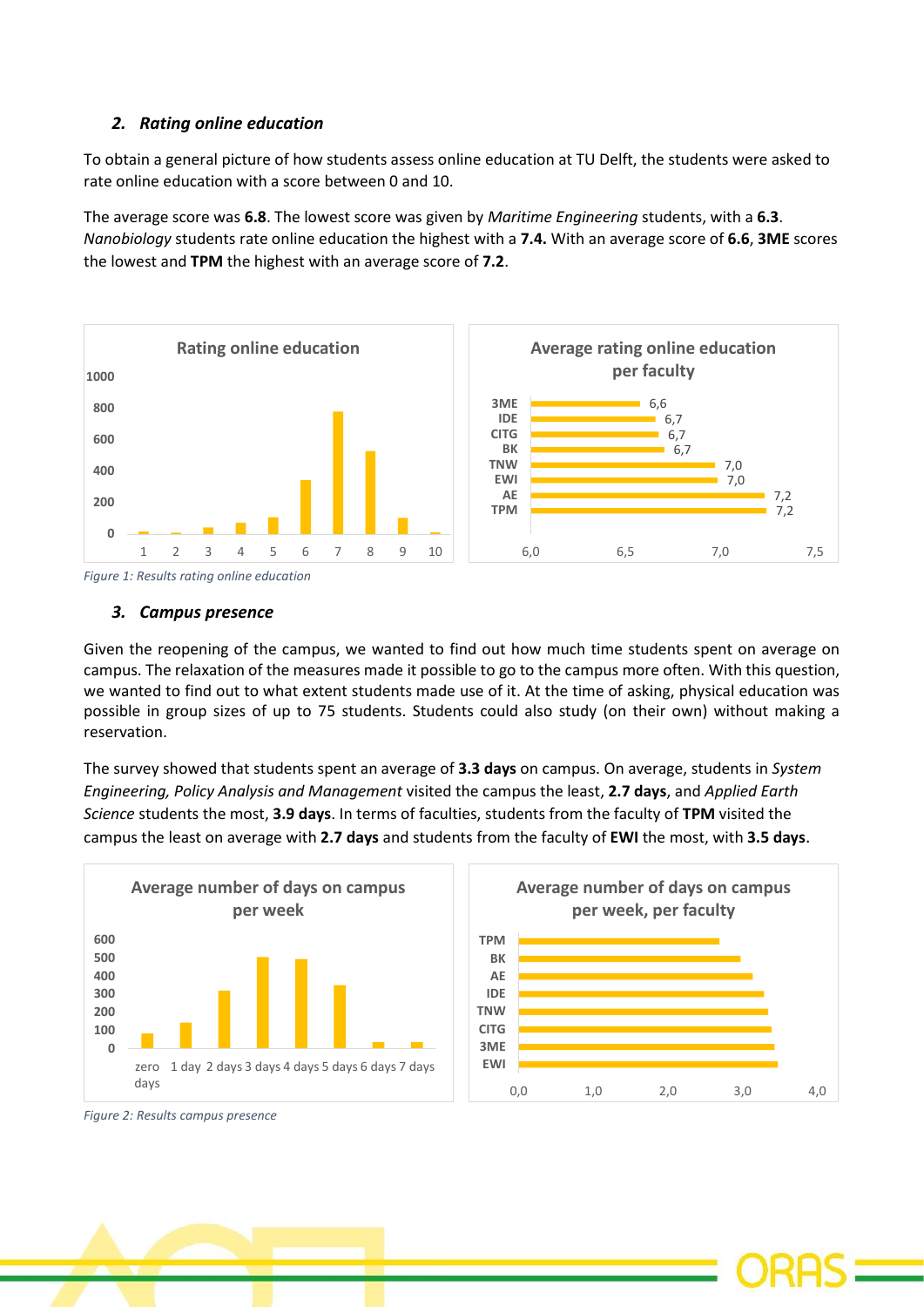## *4. Forms of education*

To gain more insight into the reasons why students (like to) come to campus, we asked which type of education a student prefers to attend physically rather than online. The aim was to find out for which type of education a student would explicitly choose to come to the campus rather than follow online. The figure below shows the results, expressed as a percentage of the total number of respondents.



#### *Figure 3: Results forms of education*

**81%** of the students indicate that they prefer to follow **project work** physically. This is followed by **70%** of the students who prefer to follow **tutorials** physically. What is noticeable about these results is that both forms of education have a high degree of interaction, among the students and with the education provided. A large majority also prefers **exams** and **lectures** to be held physically on campus.

In the category 'other options', **lab sessions** and **cutting room teaching** were also mentioned as physical forms of education, where there is a strong dependence on the campus.

### *5. Motivation for online education*

As a follow-up to the question above, we asked what motivates a student to take an online course. With this question, we wanted to find out why a student would choose not to come to the campus but rather to follow his/her education remotely. In the figure below, the results are shown. The students were able to give multiple answers.



*Figure 4: Results motivation to follow education online*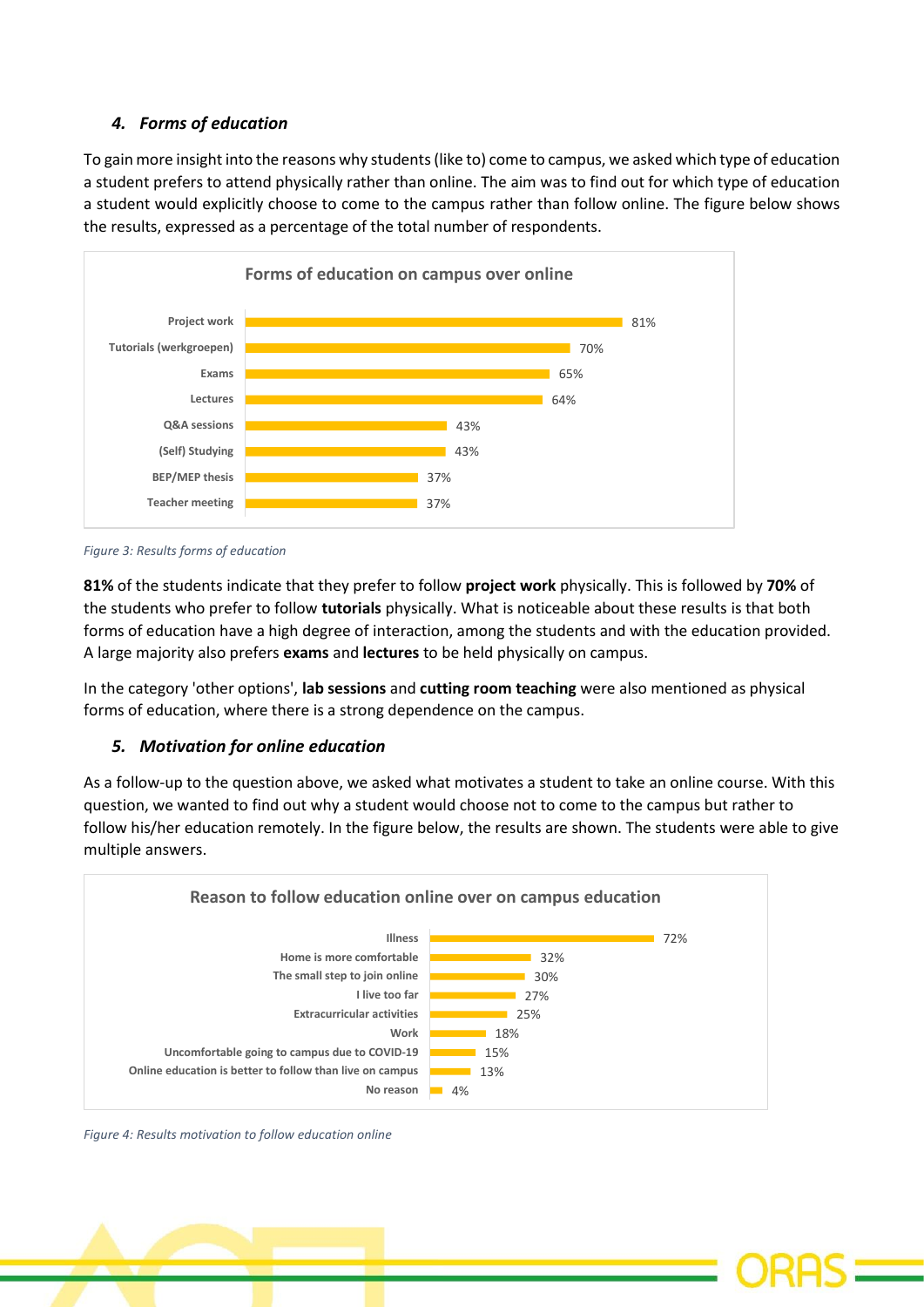The results show that **illness (72%)** is by far the greatest reason for preferring online education, which was in line with our expectations. Next, it is noticeable that students mainly indicate that they follow online education for reasons that have to do with the flexibility and convenience of distance learning. Online education is **convenient to follow at home (32%), easy to get into (30%)** or a way out for **students living further away (27%).** A significant proportion of students also indicate that activities outside of study **(extracurricular activities** or **work**) can be a reason for choosing online education.

## *6. Comparing online education*

To delve deeper into the motivation of students and to make a comparison between online and on-campus education, the question was asked to assess both methods of education. For this purpose, six aspects were drawn up by which online education can be compared with on-campus education, using a selection scale from *much worse* to *much better*. The following 6 aspects were chosen because we considered them important criteria for students to be able to compare the experience of education.

- a) Flexibility
- b) Ability to focus
- c) Comprehension of the material
- d) Ability to ask questions
- e) Involvement
- f) Social Interaction

The results are shown in the figure below. In each case, the question asks how the student feels online education compares to education on campus.



*Figure 5: Results comparison online vs. campus education*

The results show that the **flexibility** of online education is rated **better** to **much better**. On the other hand, **the understanding of the topic** and the **ability to ask questions** are judged, on average, to be **equa**l to or **less** than physical education. Especially the (social) aspects such as **interaction** and **involvement**, but also the **focus** of students are assessed as **worse** to **much worse**.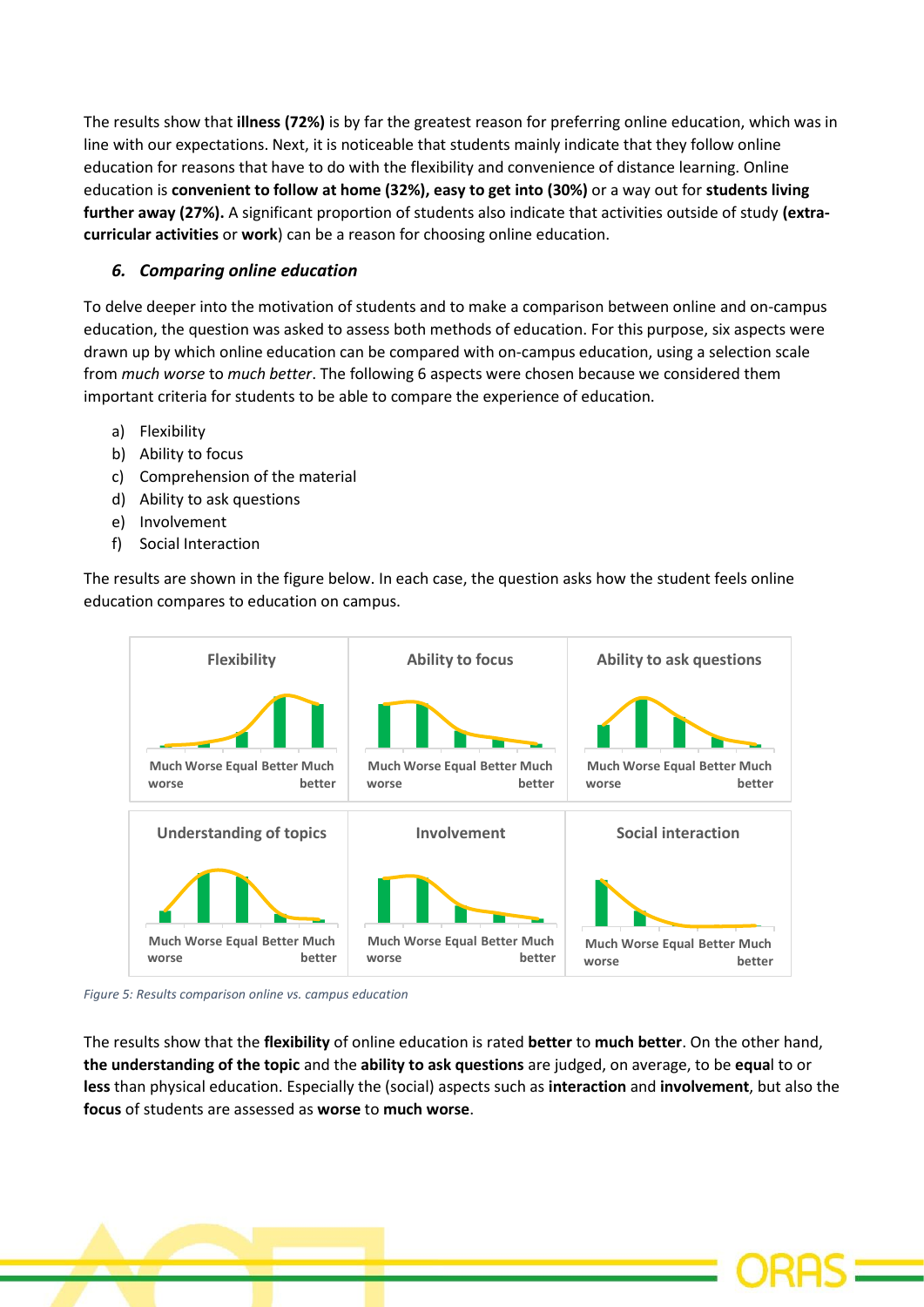It is noticeable that the flexibility of online education is experienced as positive. On the other hand, there is a loss in social interaction, involvement, and student focus. It also appears that students indicate that they have less understanding of the material when studying online and see fewer opportunities to ask questions. It is striking that the understanding of the material is considered to be less, while it turned out, in earlier research, that students did not or hardly obtained fewer marks and results at the time of online education.

## *7. Choice of following lectures*

After the reopening of the campus, we wondered which choice a student would make for attending a lecture. The period of online education has brought a lot of (new) possibilities to follow lectures, by means of offered (old) recorded online lectures, live streams, hybrid and physical lectures.

In order to investigate this, we sketched a situation in which a student could follow a lecture in different ways and asked the student what choice he would make. In the outlined situation, a hybrid physical lecture was described, for which a live stream was broadcast. The lecture was also recorded.

The results are shown in the figure below:



*Figure 5: Results choice attending lectures*

The results show that a large majority of the students **(63%)** will watch the lecture **live on campus**. About ¼ **(23%)** of the students will choose to watch **the recording afterwards**. The **live stream** is watched by **18%** of the students. Only a few students indicate that they do not follow the lecture or watch older recordings. This means that no less than **97%** of the students indicate that they follow (recent) lectures.

It can therefore be said that most students will choose to follow a lecture live and physically. However, there is also a large group of students who either follow a lecture live or afterwards. There is therefore considerable use of these online facilities. Students also indicate in their comments that the recording of the lecture is often looked at again after physical attendance. However, this was not quantitatively included in the question.



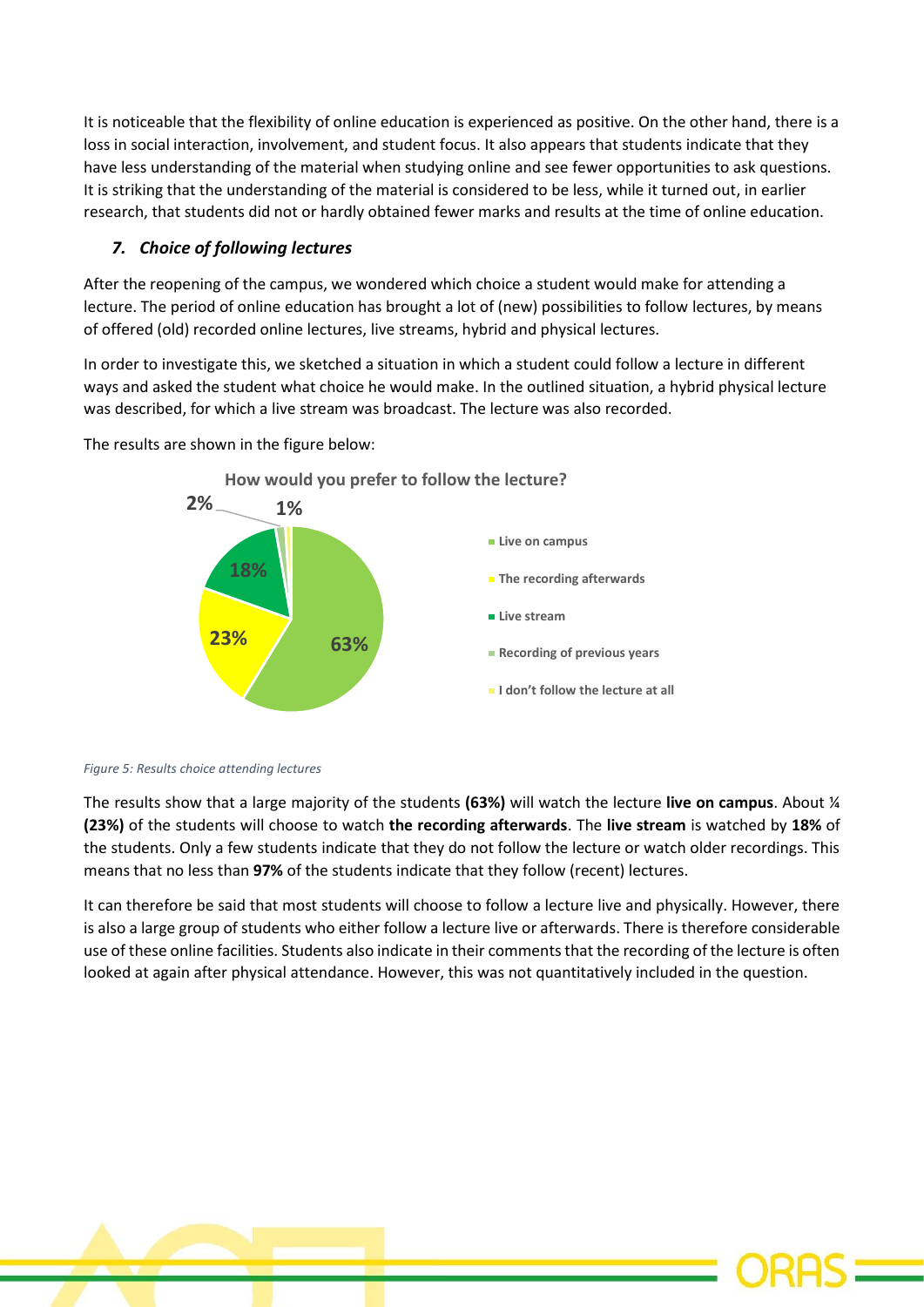## *8. Facilitating online education*

As a final question, the students were asked what, in their opinion, TU Delft could facilitate more in the area of online education. The table below shows the results:



*Figure 6: Results online facilities*

The results show that a large group of **1072** students would like to see **more recordings**.

In addition, students indicate that they would like more **online self-tests**. For example, by using an online quiz, students can test their understanding of the material. In addition to more recordings, a large group of students indicated that they would like to see more **educational knowledge clips**. In a knowledge clip, students would be able to absorb certain subjects in a short, clear manner. Both these aspects are in line with the developments in the field of *Blended Learning*.

## *9. Concluding*

In a short survey, the opinions of more than 2,000 students were gathered regarding online education. After a long period of online education, we thought it was a relevant moment to look back to online education and to make a comparison between online and on-campus education.

Students rate online education with an average of 6.8. Students still partly follow online education, but on average, they are on campus 3.3 days a week. Students prefer to go to the campus for forms of education with social interaction, such as project work and tutorials. The majority also prefer to be physically present for examinations and lectures.

As to the reasons for taking online education, students indicate that in case of illness, or in terms of convenience or flexibility, they prefer online education to education on the campus. Activities outside the study programme, such as work or extra-curricular activities, are also given as reasons for choosing online education.

In the direct comparison between physical and online education, it emerges that students appreciate the flexibility of online education, but on the other hand, they highlight a lack of social interaction, focus and involvement. Consequently, a large majority of the students indicate that they prefer to follow a lecture physically on campus.